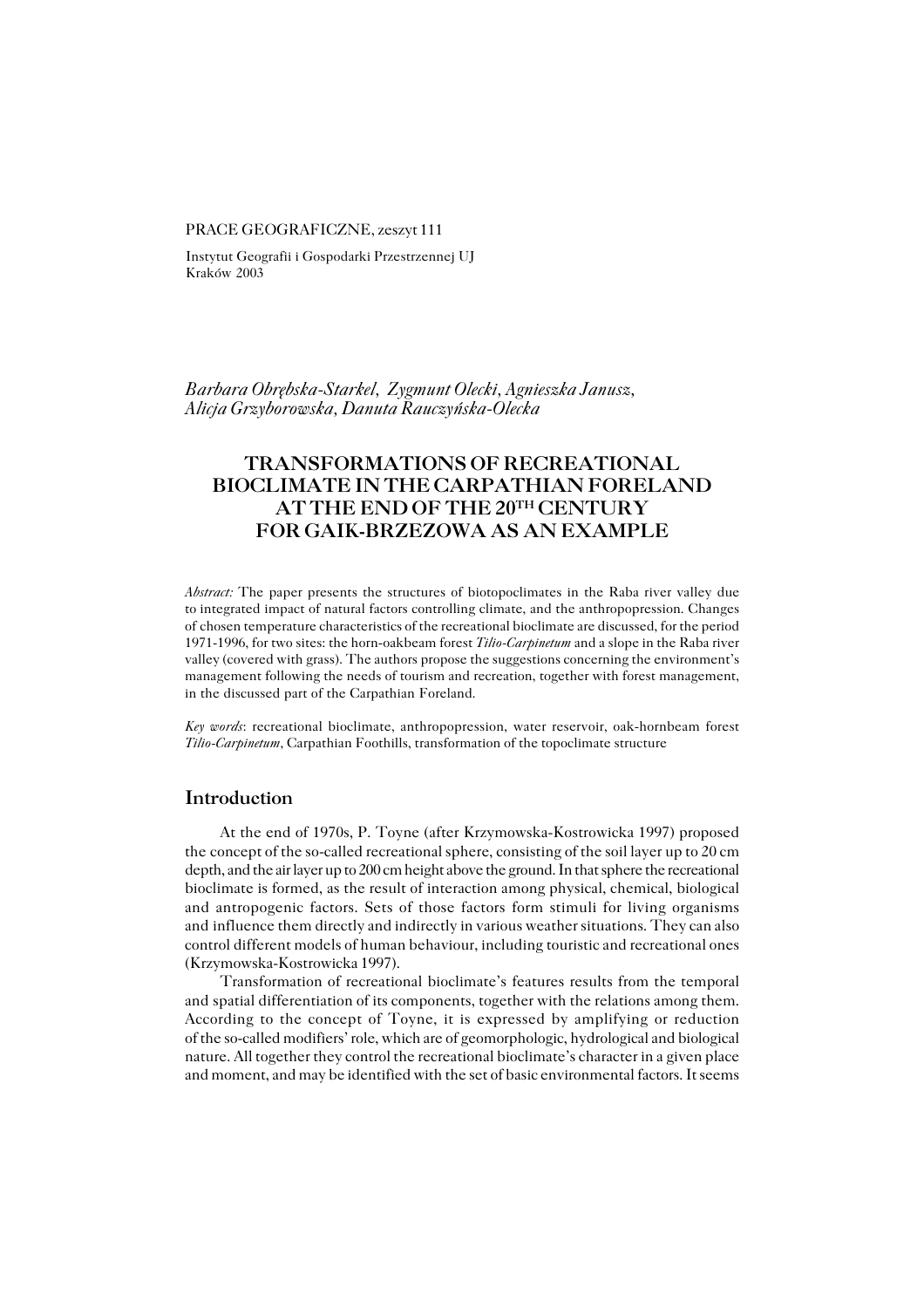that the recreational bioclimate should be considered the common outcome of those factors' influence and human activity.

Combinations of environmental factors (i.e. modifiers of recreational bioclimate) may be analysed in different spatial and temporal scales, depending on the character ofthe phenomena. It refers to altitude and bioclimatic influence of relief, together with the location of a meso−scale bioclimatic unit in a mountain ridge (different slope aspects and occurrence of concave and convex land forms). Great spatial variability of bioclimate is controlled mainly by plant communities.

Differentiation of recreational bioclimate is then the consequence of relations occurring at various levels among the components of natural environment, and the type of heat balance and water cycle. In a local scale, there are usually many significant interactions within spatial units, between various forest communities and other forms ofland use. Forest influences heat balance, anemological conditions, air and soil temperature and humidity, and aerosanitary conditions. Therefore, it effects largely the realisation of recreational function.

Studying the features of recreational bioclimate at different levels of environmental modifiers' influence aims to evaluation of the meteorological conditions' effect on physical and psychical state of human body, on thermoregulation, and on applying different therapy programmes planned to maintain favourable reactions of the body, its good condition and activity.

Krzymowska−Kostrowicka (1997) states that human body is influenced by the whole landscape and by particular geoecosystems. It is important for the development ofacertain type of natural environment, and for taking advantage of different forms of therapy usually associated with that type of environment. Large diversity of effects on the psychological human conditions is created by mountain climate, which results from impacts of various combinations of stimuli.

## **1. Objectives, area of research and methods of analysis**

During the last 50 years, the functioning of natural environment and its components became the subject of increasing interest, similarly to the tendencies of changes and variability of climate, due to natural and anthropogenic factors. Until recently, those issues were elaborated only by the researchers working on reconstruction of climatic conditions for the periods of tens and hundreds years or the last millennium, in global and regional scale. Comparison of those results allowed to state that particular temperature fluctuations appear with a certain shift in different continents. Analysing climate change tendencies becomes much more complicated when the secular course of seasonal air temperature is concerned (Obrębska-Starklowa 1997).

Parallel to the mentioned tasks, the field research in detail scale is realised, using experimental methods. The field measurements are carried in small areas, with dense network of sensors, depending on land use and weather conditions. Climatic measurements are taken in the air layer near the ground and over different surfaces, therefore the measurement network is linked to spatial structure of topoclimates. Recently, the representativeness of obtained results, depending on the length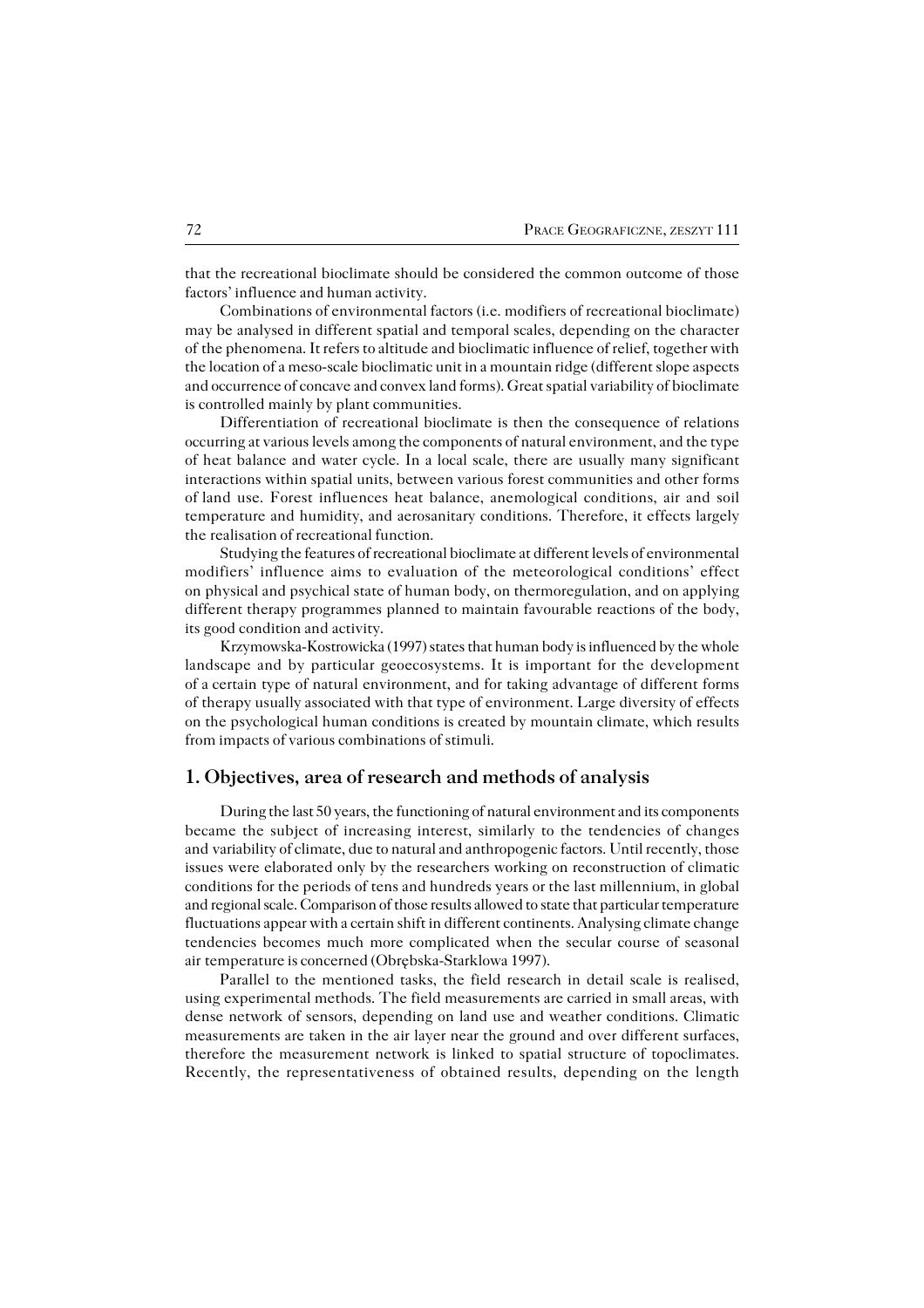of measurement series, is considered also for such a type of research. If the measurements are taken for a few years, or a few tens of years, it allows to define tendencies of climate change in local scale in connection with the tendencies in regional scale, which makes the background of environmental changes.

The present paper shows some possibilities how to use the results of field climatological research, presenting a certain detailed fragment of the environment, forthe purposes of the geoecology of recreation. The authors describe changes of the environment in a relatively little differentiated area with the relief of the Carpathian foothills (at the research station in Gaik−Brzezowa). Considering the context of detailed climatological research, this study presents modifications of the topoclimates' spatial structure, together with their rate and intensity. Another discussed aspect is the importance of the mentioned modifications for the environmental management, as the society should use the knowledge about the environmental changes for its welfare. The question arises: to what extent those changes effect the society's life level and whether they imply revising people's attitudes and habits concerning living in certain conditions. Do they e.g. demand activating special mechanisms of the adaptation to a certain combination of environmental stimuli? Therefore, at the end of the present study, there should appear the answer how to interpret the changed quality of our environment and how it can e.g. influence the touristic and recreational behaviour, and the psychical and physical regeneration.

The work presented below shows changes of topoclimates' structure in the Raba river valley due to integrated impact of natural and human climate factors: incoming solar radiation, atmospheric circulation and anthropopression. Observations were carried with thermohygrographs placed in Stevenson's shelters, at the height 2 m above theground, in the period 1971−1997.

The chosen area of research (Fig. 1) represents a fragment of the Raba river basin, in the Wieliczka Foothills near Dobczyce, which is now the vicinity of the water reservoir (delivering potable water for Cracow), and belongs to the temperate warm vertical climatic zone, with moderate intensity of climatic stimuli. The present paper shows some symptoms of changes in the spatial pattern of topoclimates, which influences the properties of recreational bioclimate. The changes of local climate in the ecosystem of the oak−hornbeam forest *Tilio−Carpinetum* were analysed as especially interesting, and were then compared with the results for river valley slope, covered only with grass. The first mentioned topoclimate is characterised with the stability of physical properties' pattern of the air, i.e. temperature and humidity, which is typical for climax stage of the forest development.

The climatic and phytosociological measurement network in the Raba river valley was organised in the 1960s, that is before the construction of the Dobczyce water reservoir (Fig. 1). When the reservoir began to function, a wider programme of research concerning soils, waters, vegetation and topoclimate was undertaken. Maps of soil and vegetation distribution were prepared, and the local climate was analysed in seasons for two periods: 1971−1984 (i.e. before the construction of the reservoir) and 1988−1996 (for the Zuchowa Góra Mt., which forms a sort of peninsula reaching into the reservoir). From all the measurement points shown in Fig. 1, only Zbocze (Slope, 283 m a.s.l.) and Las (Forest,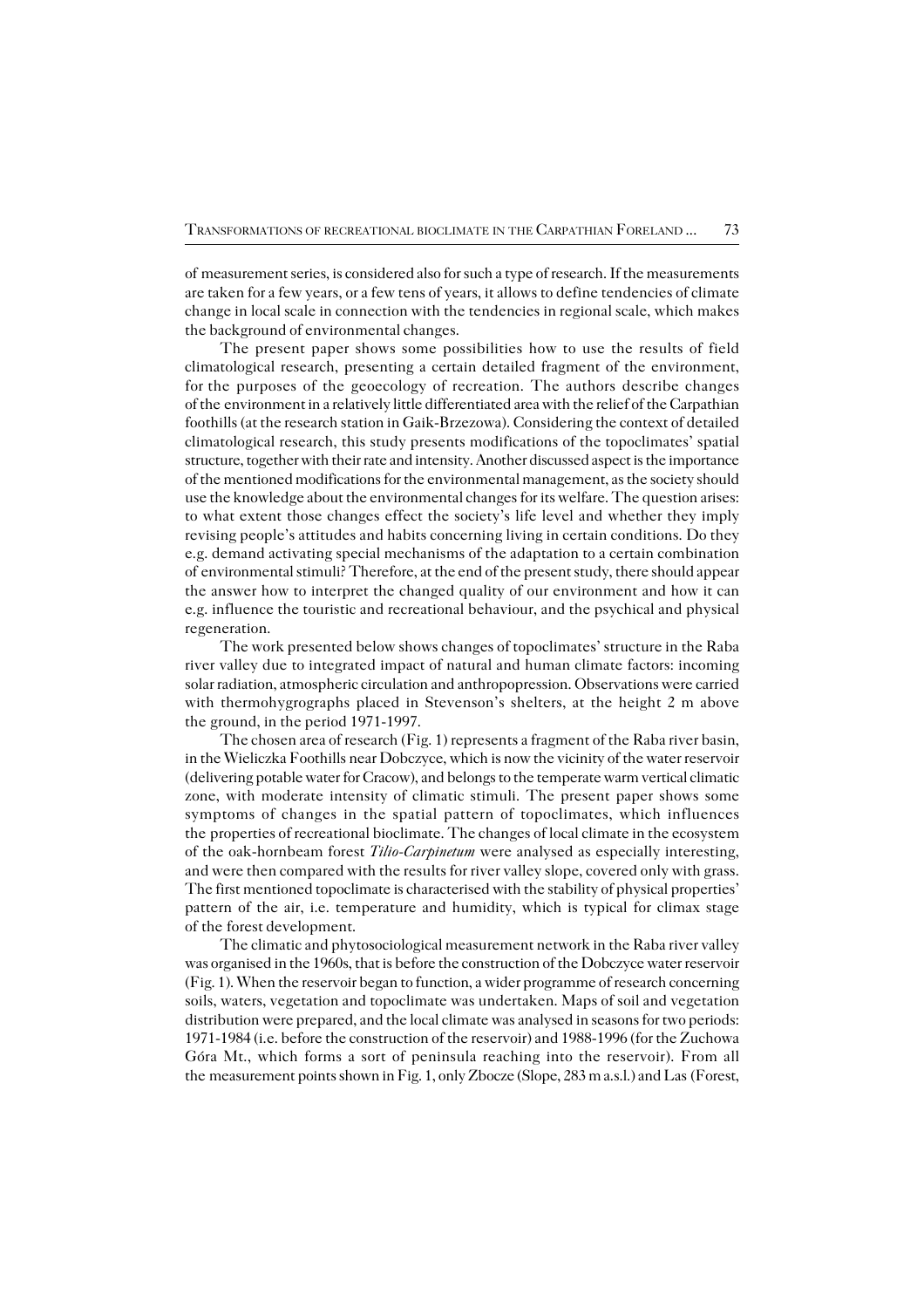

Fig. 1. Localisation of measurement points in Gaik−Brzezowa: a – in the Raba river vally until 1984; b – since 1988, after the construction of the Dobczyce water reservoir (Zbiornik Dobczycki) (by P. Jezioro, 2000)

285 m a.s.l.) have remained unchanged until today. The only factor which caused breaking the homogeneity of measurement series for those points was the construction of the medium-size Dobczyce water reservoir. The changes may be seen at the local level beginning in 1988, by analysing daily, annual and multi−annual courses of air temperature and humidity values, and especially of the saturation deficit. Before the construction of the water reservoir, the temperature stratification in the Raba river valley indicated the existence of local air circulation within the valley. It consisted of: so−called reservoir of cold air represented by the measurement point Terasa (Terrace, 259 m a.s.l., the main measurement station in the years 1971−1984), the warm zone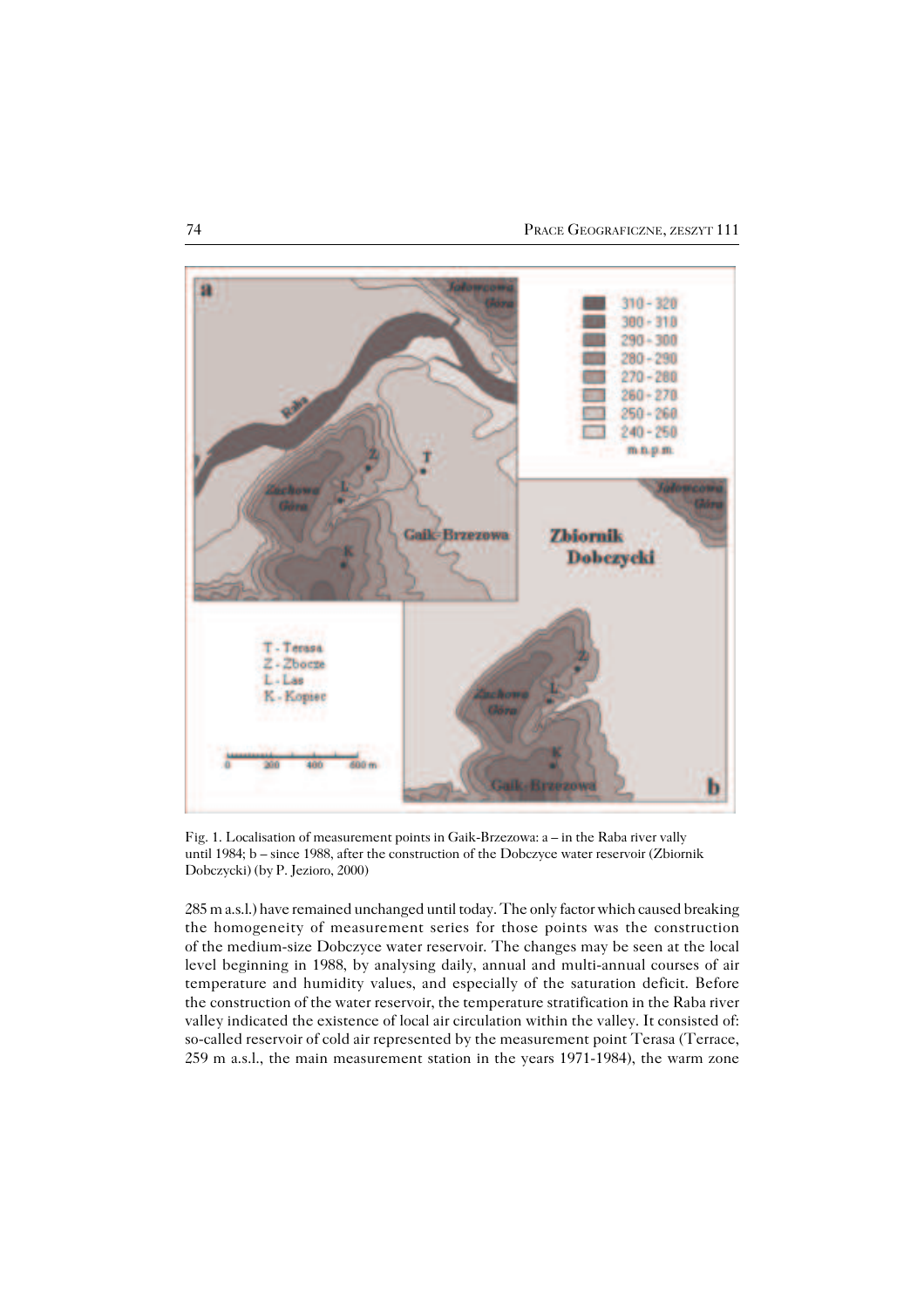on the slope (Zbocze (Slope), 283 m a.s.l.), and a ridge flattening (measurement station Kopiec (Hill top), the main measurement station since 1988).

The Dobczyce water reservoir is characterised by the following parameters: mean pool level 269.9 m a.s.l., mean pool area 970 ha, mean storage capacity 99.5 million m<sup>3</sup>, reservoir's depth 29 m at maximum pool level 272.4 m a.s.l.

## **2. Results**

The construction of the water reservoir in the Wieliczka Foothills changed themesoclimatic conditions, including the topoclimates' structure in its vicinity. According to H. Trzcińska−Tacik and A. Stachurska−Swakoń (2001), it was also marked by the changes in vegetation at three levels: 1. Local landscape, 2. Number and composition of plant communities, and 3. Qualitative changes of those communities. The plant communities which are indices of local climate change, especially the forest ones, were placed in sites which were not flooded by the waters of the reservoir. Therefore, their area and composition have not changed (Obrębska−Starkel et al. 2001a).

The relative height of the measurement points Zbocze (Slope) and Las (Forest) decreased by ca. 20 m comparing to the situation before the construction of the reservoir. In 1995, the changes of temperature and humidity conditions in the Raba river valley inGaik−Brzezowa were summarised, on the ground of the observation series from the period 1971−1992. Those changes were consequences of local environment's modification and were related with alternations in the character of atmospheric circulation in regional scale (Obrębska−Starkel 2001). The latter were marked by the prevalence of anticyclonic situations frequency  $(51.9%)$  over the cyclonic ones  $(46%)$  in the whole period 1971−1997, while since 1988 the frequency of anticyclonic patterns (62.5%) has been almost doubled comparing to cyclonic ones (36.5%). That proves that atmospheric circulation and the changes of local land use contributed to the origin of thewarming effect and probably decreasing tendency of relative air humidity in the second half of the  $20<sup>th</sup>$  century. The most important and the largest tendencies ofchanges in mean annual air temperature and mean annual minimum temperature atZbocze (Slope) measurement point in the Raba river valley varied between 0.3 and  $0.4 \text{ }^{\circ}C/10$  years, and were differentiated depending on the location of the point in the topoclimatic structure.

In 1988, the following changes in the Raba river valley were revealed:

- 1. modification of topoclimates' structure, resulting from the reduction of long−wave outgoing radiation and significant weakening of air temperature inversions, so characteristic before the construction of the water reservoir in the Raba river valley, due to their high intensity and frequency;
- 2. change of tendency in annual and daily course of hourly values of air temperature and humidity, which causes the origin of the so−called allochtonic topoclimate, dependent on advective factors' impact on the flattened ridge of the Zuchowa Góra Mt., and homogenous autochtonic topoclimate on the slope of the Raba river valley. Those two types of topoclimate are separated by the border between the slope and the ridge flattening;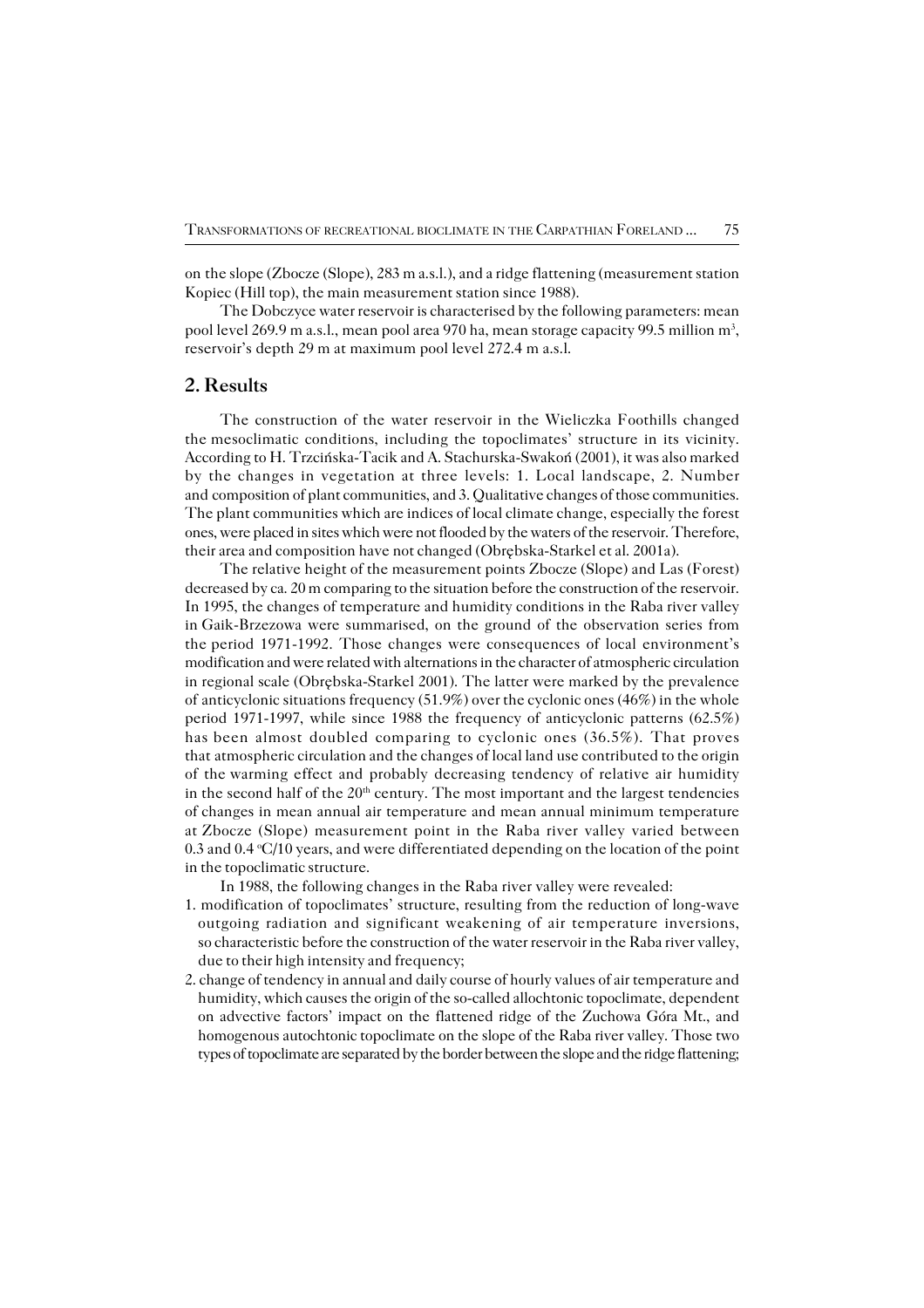- 3. the topoclimate of valley slope during the day−time depends on insolation. Therefore, it is characterised by the highest mean seasonal tempeartures comparing to other measurement points. In spring and summer, mean maximum temperature was higher for Zbocze (Slope) than for other points by 0.5°C, regardless cloudiness. Mean annual and seasonal values of relative humidity were lower by 4% comparing to the ridge flattening;
- 4. seasonality of topoclimate changes at the banks of the water reservoir, at the zone ofcontact between the surfaces of water and ground. The topoclimate of the reservoir bank showed the highest mean daily and mean maximum temperatures in summer and autumn. Moreover, the vicinity of the water body smoothed mean minimum air temperatures in spring and summer, but in particular in autumn (0.1−0.4oC).

The focus on seasonal changes of basic air temperature characteristics in the period 1971−1996 resulted from the fact that there were no unequivocal tendencies in the multi−annual course of the radiation balance elements (Olecki 2002). The total incoming solar radiation was higher in spring by 35% than in autumn. However, annual sum of sunshine duration was the lowest in 1980, with reference to the Cracow series of observation for the period 1881-1997; it meant a decrease below 24% of potential sunshine duration. On the other hand, the analysis of sunshine duration data presented as mean 10−year annual sums for the period 1971−2000 proves progressive increasing tendency (Tab. 1). All those factors may cause the observed increase of mean air temperature and a new character of temperature differences between transitional seasons (Tab. 2).

In the presented interpretation of topoclimatic changes in the vicinity oftheDobczyce water reservoir, the evaluation of their influence on the climate of surrounding areas was not accomplished. The main obstacle was the lack of measurement points located in profiles of a few kilometers length, reaching from the reservoir banks to the inland areas. The changes of the climatic elements' values resulted from overlapping effects of atmospheric circulation and anthropopression. The circulation impacts are of regional scale and relatively long-time duration, while anthropopression modifies the ground surface quickly and radically, which means that it controls the heat balance, water cycle and local air circulation in the environment.

Additionally, in the analysed period, air temperature was the subject of two fluctuations: cold one (1971−1987) and warm one (1988−1996). That enabled setting off the influence of the water reservoir on the surrounding area. As states Trepińska (2002), the changes in multi−annual course of air temperature in the reservoir's vicinity took place faster and were of higher magnitude than in the areas of intensive urbanisation, e.g. in Cracow agglomeration. The turning point separating both fluctuations is well marked in the multi−annual course of mean annual temperature, and especially in the case of mean annual minimum temperature at the measurement sites located in the studied area (Obrębska−Starkel et al. 2001a, b).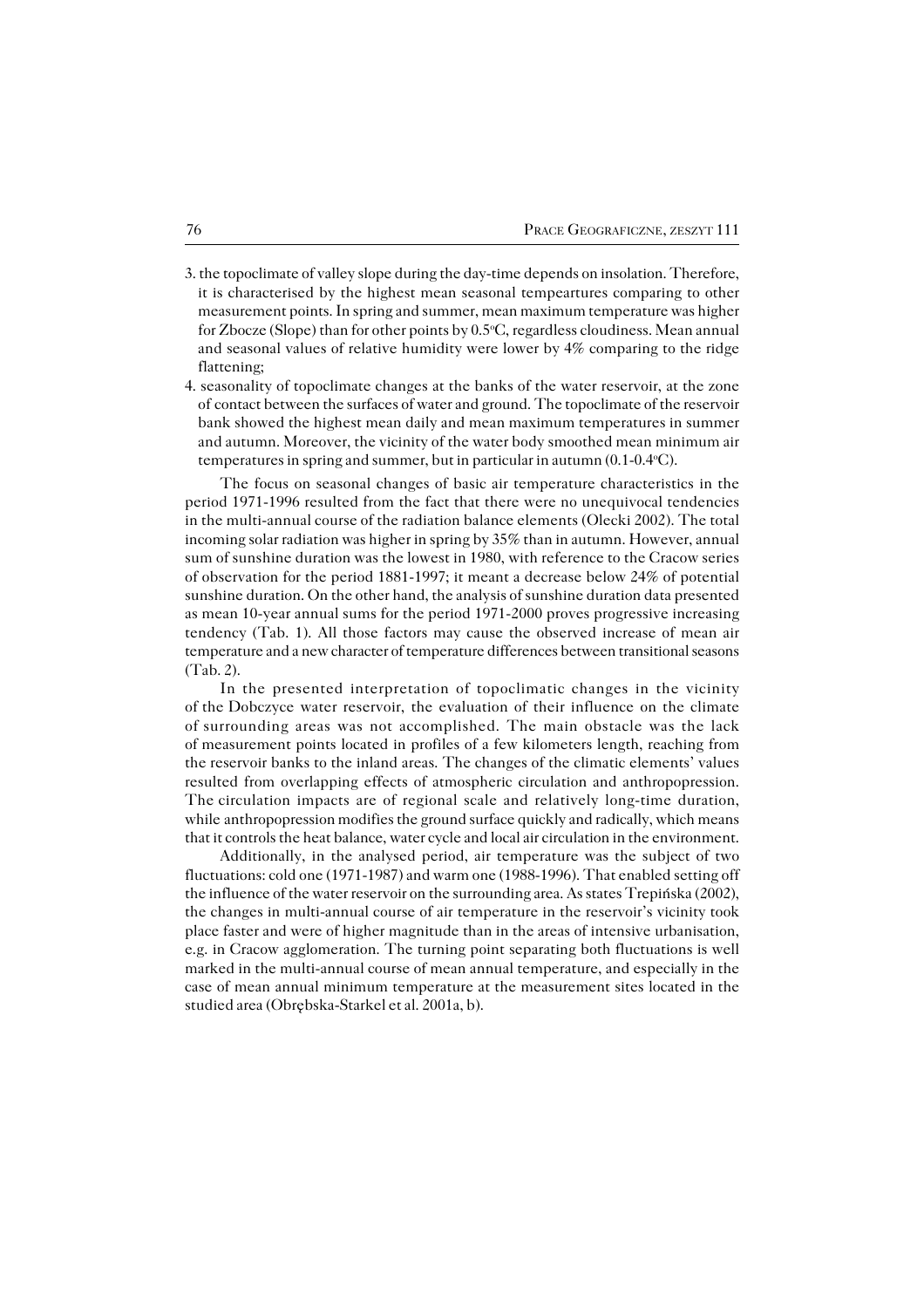| Fab. 1. Mean 10-year sunshine duration in Gaik-Brzezowa in the years 1971-2000 |  |  |
|--------------------------------------------------------------------------------|--|--|
|--------------------------------------------------------------------------------|--|--|

|           |      |                      |       |       |       | Months |       |       |       |       |      |      |        |
|-----------|------|----------------------|-------|-------|-------|--------|-------|-------|-------|-------|------|------|--------|
| Years     | Jan. | $Feb$ .              | Mar.  | Apr.  | Mav   | Jun.   | Jul.  | Aug.  | Sep.  | Oct.  | Nov. | Dec. | Year   |
| 1971-1980 | 53.  | 70<br>$\sim$         | 11 O  | 125.  | 174.6 | 190.   | 184.7 | 193.3 | 128.2 | 102.5 | 58.7 | 52.2 | 1451.2 |
| 1981-1990 | 57.4 | 74.1                 | 103.5 | 128.4 | 187.2 | 166.4  | 210.0 | 195.  | 121   | 119.4 | 63.6 | 42.2 | 1468.8 |
| 1991-2000 | 59.5 | $\rightarrow$<br>ں ، | 101.8 | 143.  | 201   | 206.3  | 215.6 | 0110  | 132.6 | 98.8  | 55.9 | 40.  | 1544.0 |

|                                                                                                                                                                                                    |        |      |                 |       |                       | <b>Months</b> |          |       |                       |       |              |      | Year                  |
|----------------------------------------------------------------------------------------------------------------------------------------------------------------------------------------------------|--------|------|-----------------|-------|-----------------------|---------------|----------|-------|-----------------------|-------|--------------|------|-----------------------|
| Years                                                                                                                                                                                              | Jan.   | Feb. | Mar.            | Apr.  | May                   | Jun.          | Jul.     | Aug.  | Sep.                  | Oct.  | Nov.         | Dec. |                       |
| 1971-1980                                                                                                                                                                                          | 53.7   | 72.7 | 111.2           | 125.7 | 174.6                 | 190.1         | 184.7    | 193.3 | 128.2                 | 102.5 | 58.7         | 52.2 | 1451.2                |
| 1981-1990                                                                                                                                                                                          | 57.4   | 74.1 | 103.5           | 128.4 | 187.2                 | 166.4         | 210.0    | 195.1 | 121.4                 | 119.4 | 63.6         | 42.2 | 1468.8                |
| 1991-2000                                                                                                                                                                                          | 59.5   | 77.0 | 101.8           | 143.7 | 201.2                 | 206.3         | 215.6    | 211.8 | 132.6                 | 98.8  | 55.9         | 40.1 | 1544.0                |
| Station                                                                                                                                                                                            | Period |      | Early spring    |       | Spring                |               | Summer   |       | Autumn                |       | Early winter |      | Winter                |
|                                                                                                                                                                                                    |        |      |                 |       |                       |               |          |       |                       |       |              |      |                       |
| Forest                                                                                                                                                                                             | a      |      | 79              |       | 23                    |               | 82       |       | 77                    |       | 66           |      | 38                    |
|                                                                                                                                                                                                    | b      |      | 63              |       | 41                    |               | 74       |       | 87                    |       | 66           |      | 34                    |
| difference                                                                                                                                                                                         | $a-b$  |      | 16              |       | $-18$                 |               | 8        |       | $-10$                 |       | 0            |      | 4                     |
| Slope                                                                                                                                                                                              | a      |      | $\overline{57}$ |       | $\overline{23}$       |               | 68       |       | $\overline{98}$       |       | 64           |      | $\overline{55}$       |
|                                                                                                                                                                                                    | h      |      | 61              |       | 42                    |               | 67       |       | 98                    |       | 64           |      | 33                    |
| Tab. 2. Duration of thermal seasons in Gaik-Brzezowa in the periods:<br>a - 1971-1984, and b - 1988-1996, i.e. before and after the construction of the water reservoir, respectively<br>dfference | a-b    |      | $-4$            |       | $-19$                 |               | 1        |       | 0                     |       | 0            |      | 22                    |
| Terrace/<br>Hill top                                                                                                                                                                               | a<br>b |      | 80<br>63        |       | $\overline{24}$<br>45 |               | 78<br>69 |       | $\overline{81}$<br>89 |       | 64<br>64     |      | $\overline{38}$<br>35 |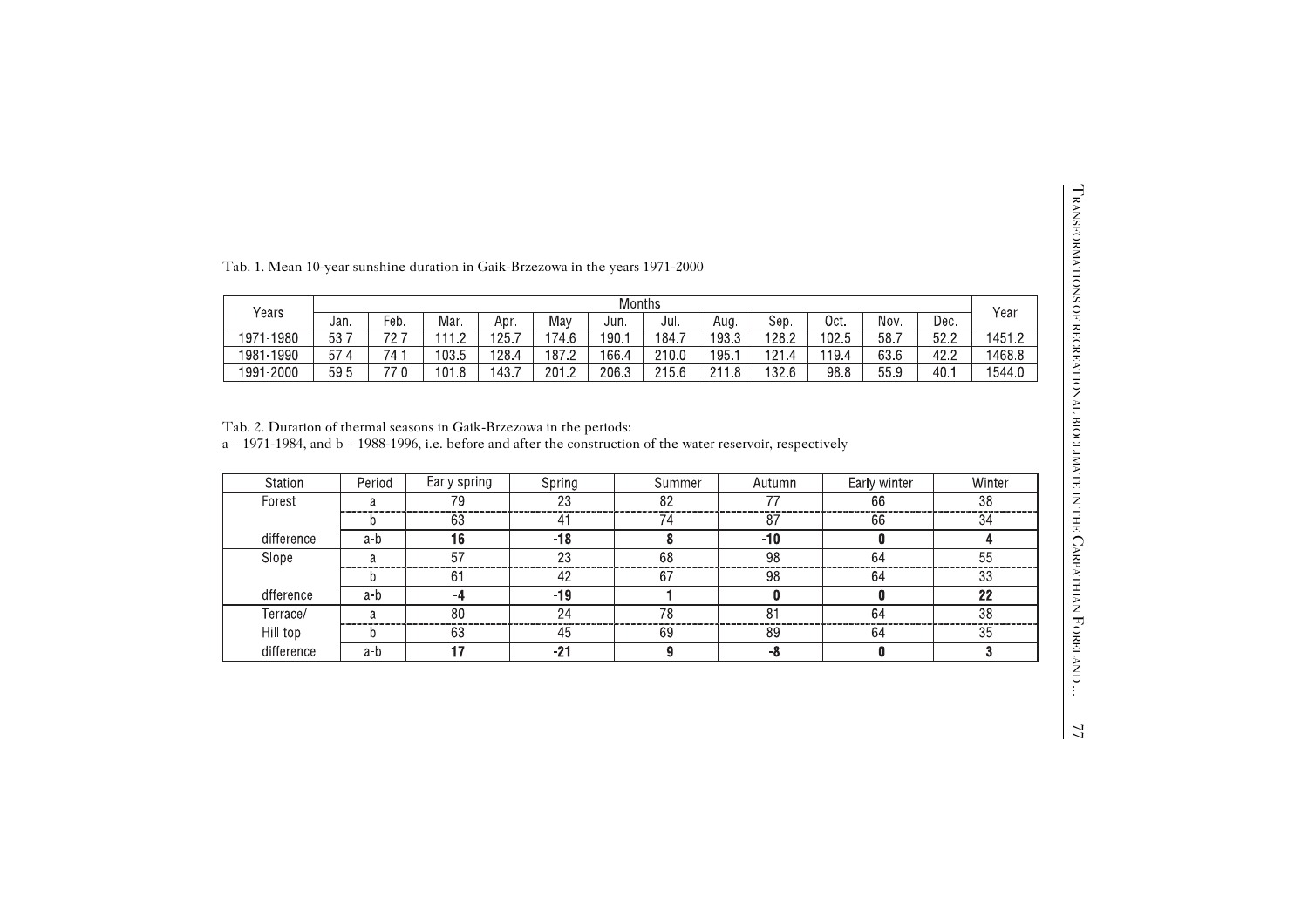## **3. Modifications of ecoclimate in the oak−hornbeam forest**  *Tilio−Carpinetum* **in the vicinity of the Dobczyce water reservoir**

The plant community *Tilio−Carpinetum* belongs to the most stable types of natural environment in the Wieliczka Foothills. It is characterised by flexibility and resistance to the anthropopression. According to Družkowski (2001), it is also well adopted to average and even high fluctuations in the matter and energy circulation conditions.

The stability of the foothills landscape, evolving during last 300 years, is favoured by the high spatial differentiation, forming a habitat mosaic and a mixture of natural and anthropogenically modified vegetation, as a result of long−lasting land−use changes. In the climate change scenarios for the temperate warm vertical climatic zone intheCarpathians, concerning the greenhouse effect, an increase of tree species' number is predicted. The possibility of growing meso− and topoclimatic preferences for deciduous species since the end of the  $20<sup>th</sup>$  century is of special interest (Mindoš, Škvarenina 1994). However, the phytosociological research in Gaik−Brzezowa proved that the increase in mean annual air temperature documented for the forest community in the period 1971−1996 did not exceed the tolerance limits of particular tree species. It could only contribute to the larger tree crown density (which achieved 80% in the vicinity of the measurement point Las), and to smoothing air temperature changes from day today in the recreational season (or vegetation season which is also defined as a period with mean daily temperature above  $5^{\circ}$ C). Generally, it caused the shortening of the thermal summer in the forest patch by 10 days in comparison with the basic station Kopiec (Hill top) and the measurement point Zbocze (Slope) (Obrębska−Starkel et al. 2001a).Moreover, in the years 1995 and 1996, which represent the warm fluctuation, the frostless period was enlarged in the forest by 31 and 27 days, respectively, comparing to the open space of the slope. It resulted from the lower rate of cooling in the forest environment combined with longer lasting foliage of the tree crowns and mildening effect of the water reservoir on temperature conditions in autumn.

Duration of the thermal seasons in the years 1971−1984 and 1988−1996 was also symptomatic (Janusz 2001). After the construction of the water reservoir, the summer (defined as a period with mean daily temperature above  $15^{\circ}$ C) was shorter by 15 days in the forest, while the spring was longer by 4–9 days comparing to the Zbocze (Slope). During the cold fluctuation, the early winter season lasted longer by 2.5 weeks on the slope than in the forest, while during the warm fluctuation its length was similar at both sites.

Differences in thermal seasons' length were largest for the slope and forest, i.e. for the points located almost at the same altitude and similar height above the water level of the reservoir. Additionally, those points were effected by a complicated combination of overlapping local factors like ventilation, incoming solar radiation, presence or lack of foliage, and the favourable conditions or air stagnation within the tree stand. Spatial distribution of topoclimates was also influenced by the vertical structure of the forest and its species composition.

The largest differences in duration were observed for winter. Before the construction of the water reservoir (1971-1984, cold fluctuation), winter (mean daily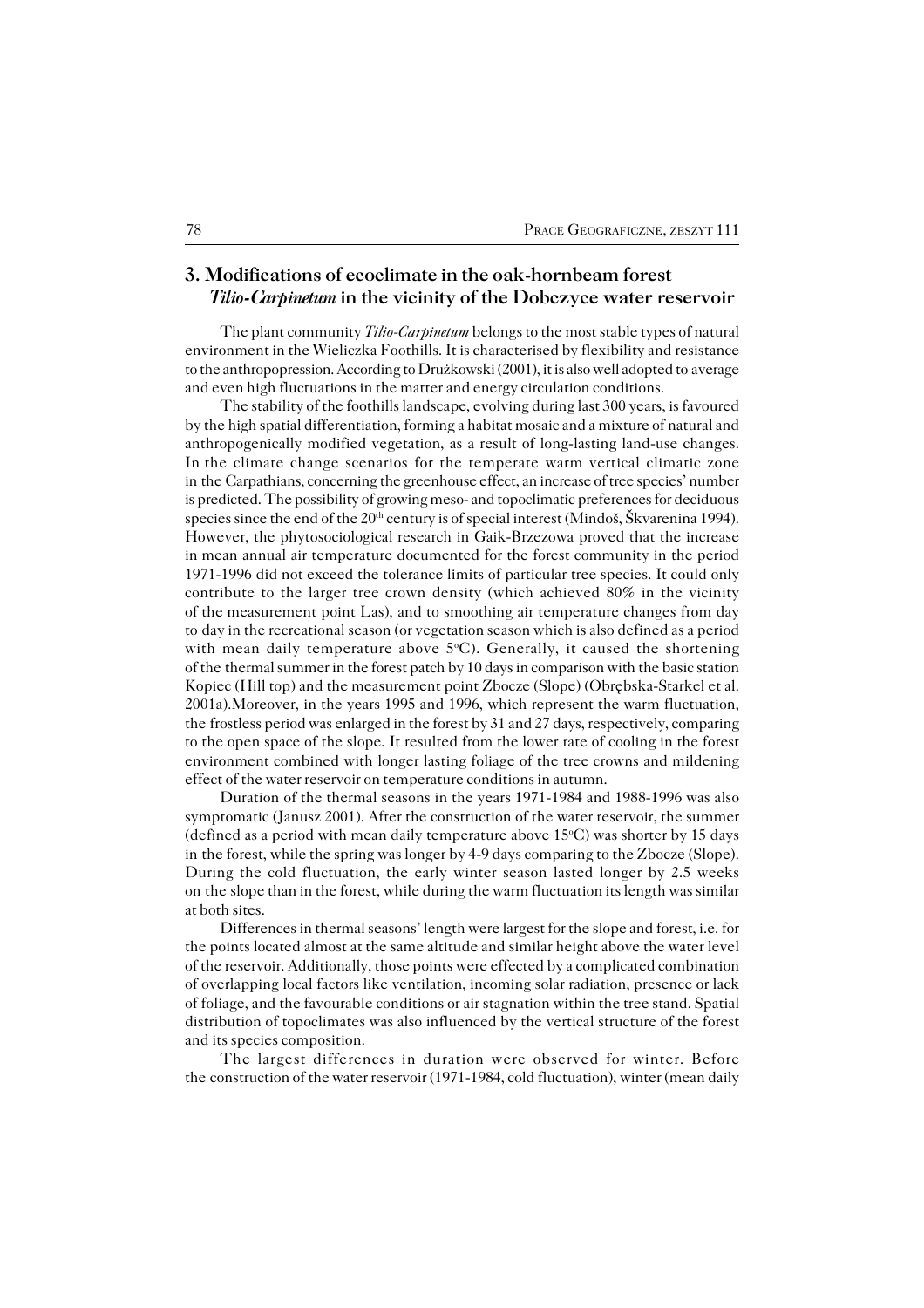temperature below 0°C) lasted for 79 days, while in the years 1988−1996 (warm fluctuation) only for 63 days. It was then longer by 16 days on the slope before the construction of the reservoir than after it began to function. Basically, changes in winter duration were controlled by natural factors linked to modification of the atmospheric circulation's character, and by anthropopression. It is worth mentioning that the changes of winter duration in the forest and in the open space of the slope were accompanied in particular years by the change of duration of either early winter or early spring, depending on atmospheric circulation character.

## **4. Potential usability of the topoclimatic changes' effects for the recreation in the vicinity of the Dobczyce water reservoir**

Modification of the temperature conditions in the air layer near the ground leads tonew quality of climate in ecosystems, including the oak−hornbeam forest already described in more details. The intensity of observed changes activates many adaptation mechanisms in human organism. Their efficacity depends for example on intensity ofexternal physical stimuli (radiation, thermal, humidity and mechanical ones). The new features of local climate presented in this paper should be implemented in the programmes of environmental management, concerning the possibilities of their application for tourism and recreation. That could ensure the development of recreation forms best linked to natural environment conditions and their seasonal changes.

The present study shows some tendencies of the changes, mainly for the temperature conditions in the air layer near the ground. Detailed analysis of the particular bioclimatic factors' changes in different types of topoclimate, i.e. in forest communities and on the slope, exceeds by far the scope of the present paper. Therefore, only the features of potential recreational bioclimate's differentiation are briefly described, depending on the intensity of the anthropopression, and maintaining the level of climatic conditions' stability, achieved by a certain ecosystem.

In the studied environment, the most important feature turned out to be the change of air temperature and humidity stratification, caused by the construction of the water reservoir in the Raba river valley. It resulted in elimination of the inversive air temperature distribution in the vertical valley profile (the lowest values in the valley bottom and the increase of many thermal characteristics toward the higher parts of slopes and lower flattened ridges). The changed stratification caused mildening of the thermal contrasts in the vicinity of the reservoir thanks to lower roughness indices allowing increased wind speed. Consequently, the daily variations of air temperature were lowered due to the impact of the water reservoir; earlier those variations formed human thermal feelings: hyperthermal conditions prevailed during the day−time, while hypothermal during the night−time. The construction of the water reservoir in the Raba river valley caused a significant decrease also in the annual values of air temperature range, defined as the difference between the lowest and the highest mean monthly temperatures. Temperature range was also an important factor controlling human heat feelings before the construction of the water reservoir. Additionally, often occurrence of air stagnation in the Raba river valley in the winter half−year in the period 1971−1984 favoured formation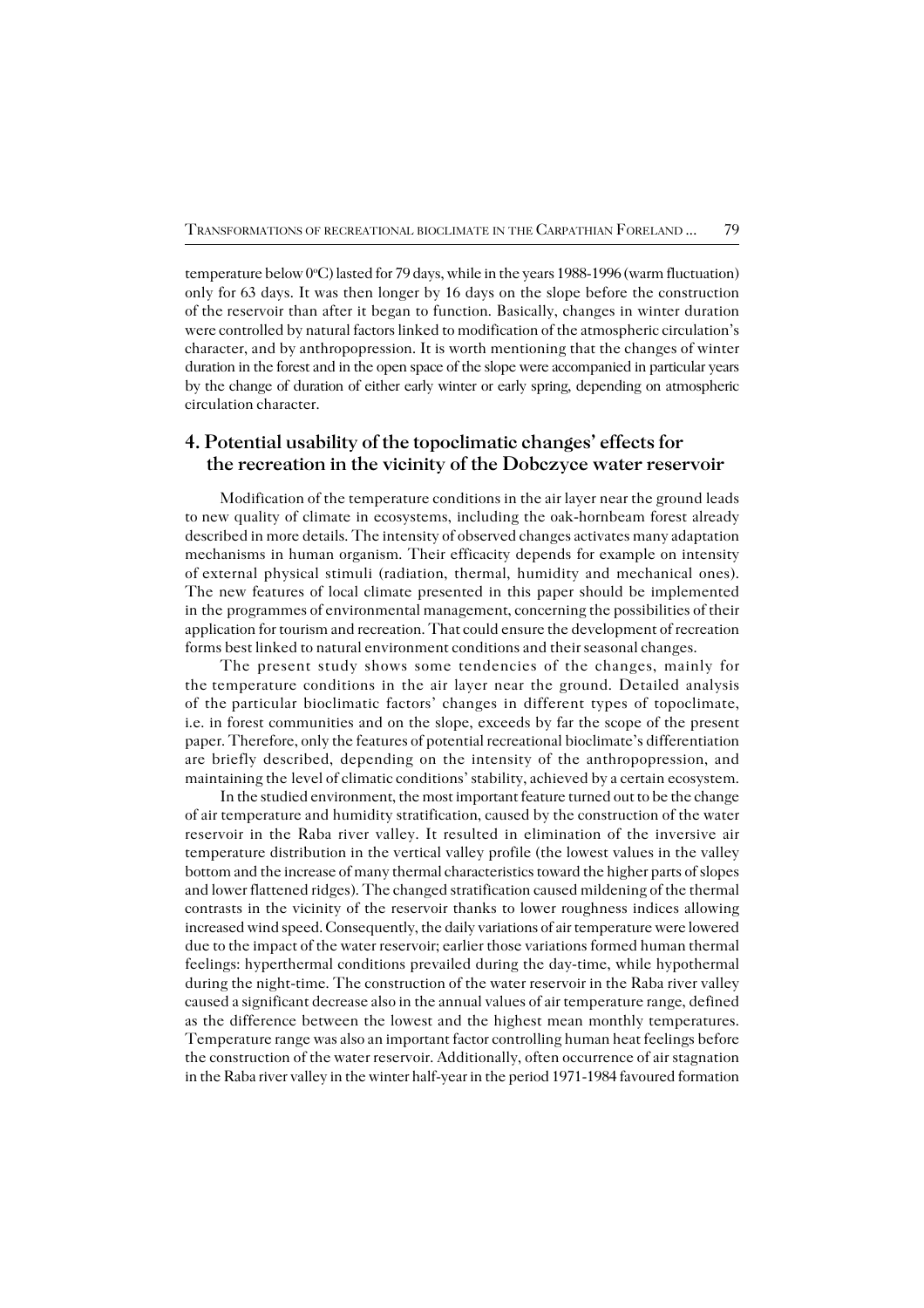of the cold days series, with strong stimulating influence on the human thermoregulation system. Moreover, the foehn phenomena formed in the Carpathians contributed to the origin of the periods with high air temperature and significant decreases of air humidity parameters. Thermal contrasts were then a typical feature, especially before the construction of the water reservoir, in the series of colder years (1971-1984). In the whole studied period 1971-1996, there was an increasing tendency of mean annual air temperature, mean annual maximum air temperature and mean extreme temperatures in summer and autumn. Moreover, changes in land use, introduced in different land forms could intensify or weaken the recreational biotopoclimate's features, which inturn controlled physical and mechanical stimuli and therefore influenced human thermoregulation processes in different seasons.

Average increase of air temperature in the whole studied period was differentiated depending on local conditions. The preliminary analysis of air temperature data for the measurement point Zbocze (Slope) allowed to estimate average increase of mean annual air temperature at  $0.4\text{°C}/10$  years, and for mean annual minimum air temperature at 0.34°C/10 years. Magnitude and character of those tendencies changed in seasons depending on the localisation of particular measurement points. The modifications atthe measurement point Brzeg (Reservoir bank), where the water and ground surfaces contact, were particularly characteristic. The highest mean seasonal temperatures and the highest mean annual maximum temperatures occurred there. Before the construction of the reservoir, average increase of mean annual air temperature was  $0.21^{\circ}C/10$  years, while after the flooding of the Raba river valley it increased almost eight times  $(1.5\textdegree C/10 \text{ years})$ . The increase rate of mean minimum temperature estimated for those two periods was  $0.41^{\circ}C/10$  years and  $1.69^{\circ}C/10$  years, respectively.

The described change rates of air temperature characteristics were estimated for relatively short periods, but they prove that this issue should be further investigated.

## **5. Concluding remarks**

While estimating general directions of changes in mean annual temperature, it should be emphasized that they include seasonal increases of temperature, of different magnitude and direction. Usually, they were the highest in winter and the lowest in summer. Additionally, in summer, in some cases, even a slight decreasing tendency was observed for mean daily and mean maximum air temperature.

The facts presented above prove that during last 30 years of the  $20<sup>th</sup>$  century, a significant change of temperature conditions in local scale occurred in the Raba river valley. The intensity of thermal stimuli within particular biotopoclimates was modified, and so were the relations of temperature conditions among the types of biotopoclimate in the structure of local climate. However, the basic features of medium stimulative biotopoclimate in winter and moderately sparing one in summer were preserved in the reservoir's vicinity. In such conditions, the factors decisive for maintaining the psychical health are climatic conditions, waters, reach complex of natural and landscape values, including attractive foothills landscape with differentiated colour palette and richness of seasonal aspects. In case of strong bioclimatic stimuli, forests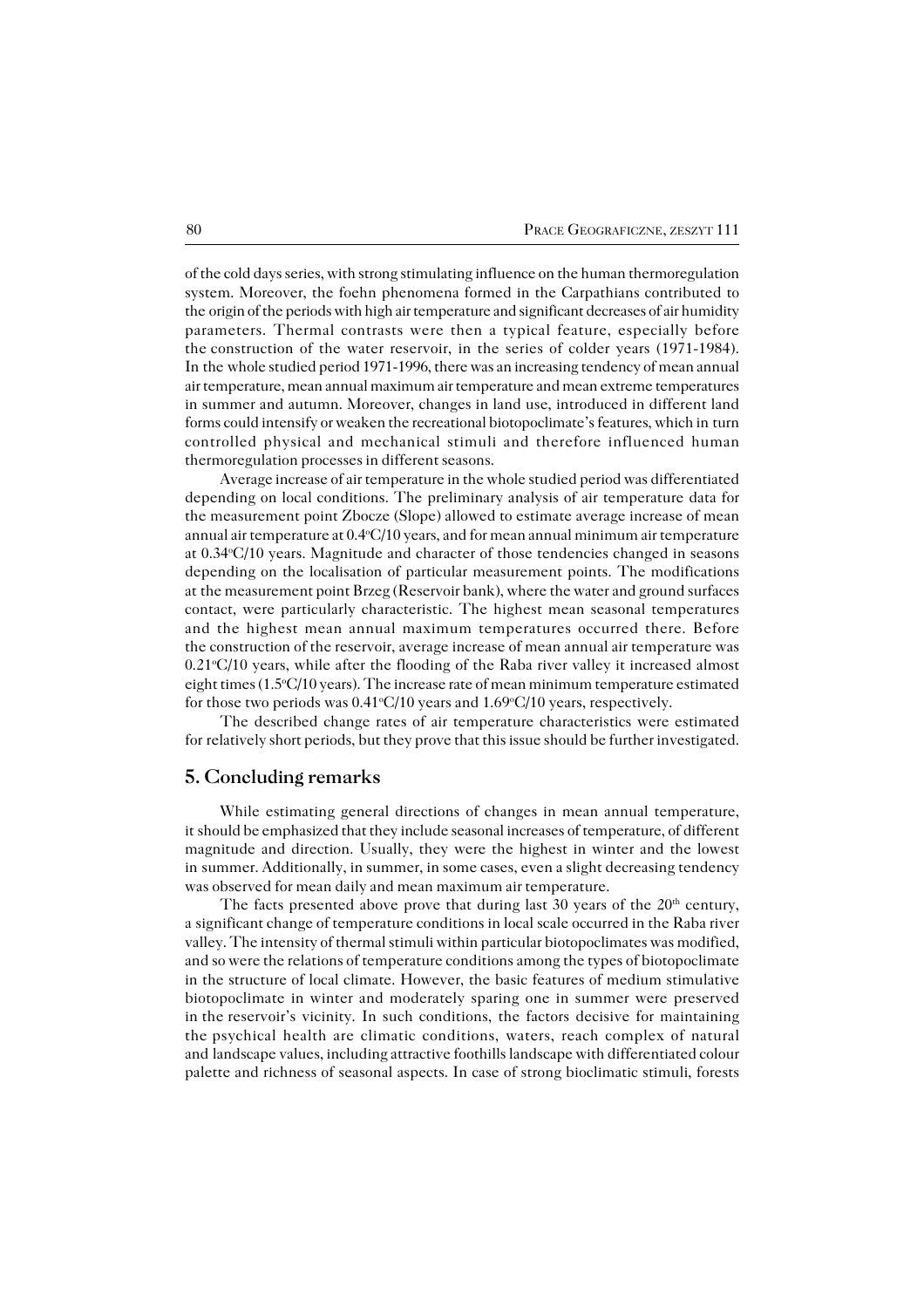may have a protective function. The landscape mosaic of meadows and forests has positive impact on psychical and physical human sensations. However, due to relatively small area of the investigated terrain and the necessity of its protection, the control of the size of recreational attendance in the zone surrounding the reservoir is of high importance. The forest community *Tilio−Carpinetum* dominates in the foothills area, and the increase of the tree crowns density by 5% observed since the end of 1960s resulted in their exceptionally high present density equal to 80%. That factor causes lowering ofdaily and annual air temperature variations, weakening of wind speed, and changes insolar radiation spectrum in the crown level, and in light conditions at the bottom of the forest. The most favourable situation concerning solar radiation income to the forest bottom occur in early spring, late autumn and in winter, i.e. the periods without foliage. Large stability of air temperature in the forest's interior is also the result of rather stable water flow intensity during the year in the Raba river. All the mentioned factors indicate that the values of climate and local biotopoclimate may be used more efficiently in the development of recreation.

The present topoclimatic differentiation of the area surrounding the Dobczyce water reservoir should be used for planning and management of recreational function, in the form of active recreation for the Cracow's agglomeration habitants, in different seasons. The principles of dosing thermal stimuli in such environment should be considered for that purpose. While planning the touristic function, the existing temperature contrasts between open space of the flattened ridges and small areas of the river valley and forest interior should be properly used. The presence of forests allows to modify the intensity of bioclimatic stimuli. Planning of forest management should also be directed towards recreational needs, concerning for example modelling and shaping the intensity of ventilation, income of solar radiation and heat. The preferred forms of active recreation do not demand a high form and training from thier participants. Moreover, in the vicinity of the reservoir, the recreation must be organised for small groups of people, using the network of paths and roads, for walking, hiking and passive relaxation.

#### **References**

- Drużkowski M., 2001, *Współczesne i prognozowane aspekty funkcjonowania krajobrazu Pogórza karpackiego,* [w:] K. German, J. Balon (red.), *Problemy ekologii krajobrazu,* Inst. Geogr. i Gosp. Przestrzennej UJ, Kraków, 599−606.
- Janusz A., 2001, *Okresy termiczne w grądzie Tilio−Carpinetum w Gaiku− Brzezowej w latach 1971−1996,* [w:] K. German, J. Balon (red.), *Problemy ekologii krajobrazu,* Inst. Geogr. i Gosp. Przestrzennej UJ, Kraków, 633−640.
- Krzymowska−Kostrowicka A., 1997, *Geoekologia turystyki i wypoczynku,* PWN, Warszawa, 1−239.
- Mindoš J, Škvarenina J., 1994, *Possible impacts of climate change on forest ecosystems,* [w:] *Národný klimatický program Slovenskej Republiky,* I, 1994, 1, 50−82.
- Obrębska−Starkel B., 2001, *Wpływ zmian użytkowania ziemi w dolinie Raby na warunki termiczne zbiorowiska leśnego Tilio−Carpinetum,* [w:] M. Kuchcik (red.), *Współczesne badania topoklimatyczne,* Dok. Geogr. PAN, IG i PZ, 23, 59−73.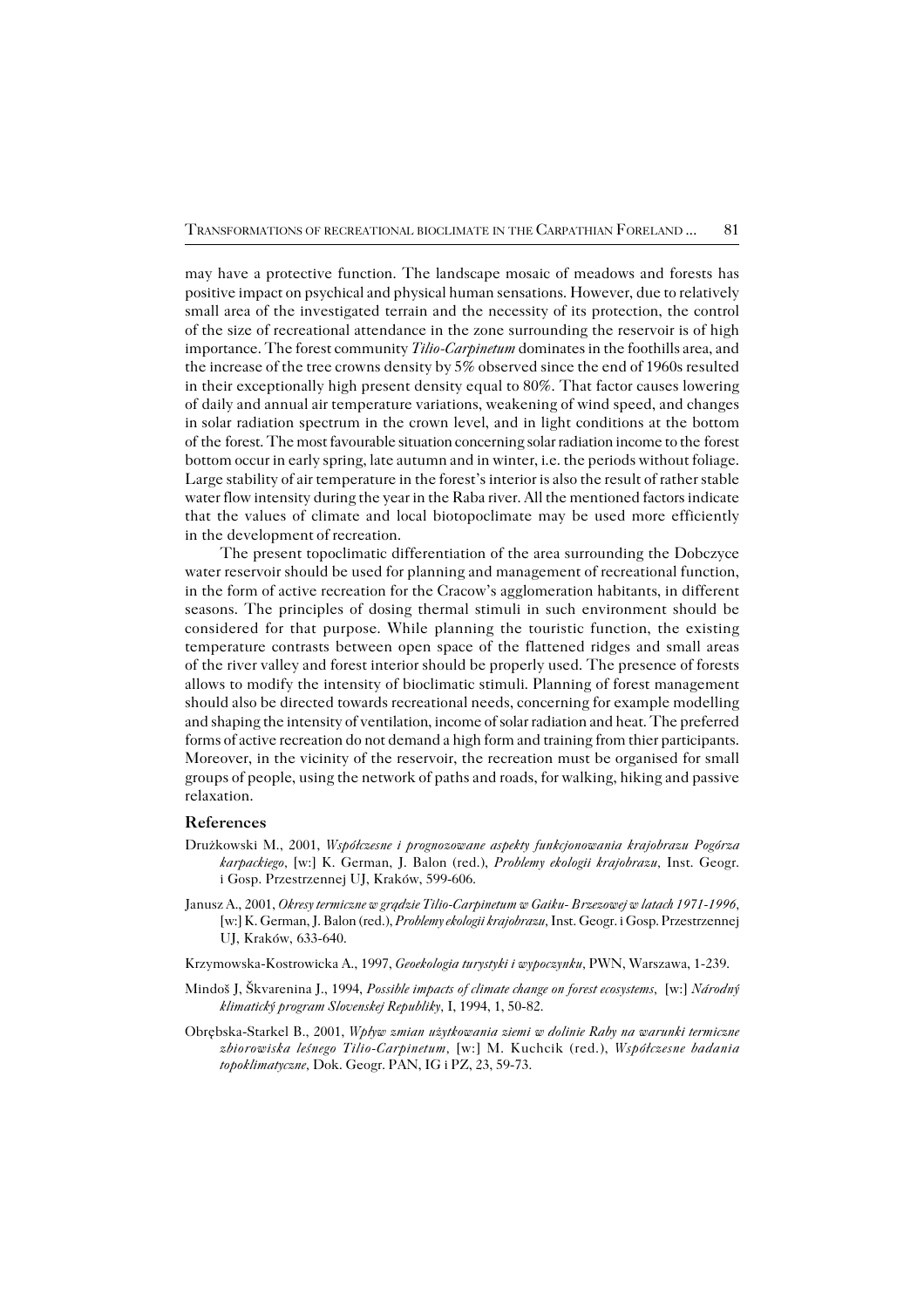- Obrębska−Starkel B., Grzyborowska A., Janusz A., 2001a, *Struktura topoklimatu w dolinie Raby w Gaiku−Brzezowej – przykłady przekształceń,* [w:] K. German, J. Balon (red.), *Problemy ekologii krajobrazu,* Inst. Geogr. i Gosp. Przestrzennej UJ, Kraków, 615−622.
- Obrębska−Starkel B., Olecki Z., Trepińska J., Skiba S., Soja R., Trzcińska−Tacik H., Stachurska− Swakoń A., 2001b, *O lokalnych zmianach środowiska geograficznego w otoczeniu Dobczyckiego zbiornika wodnego,* [w:] K. German, J. Balon (red.) *Problemy ekologii krajobrazu,* Inst. Geogr. i Gosp. Przestrzennej UJ, Kraków, 607−613.
- Obrębska−Starklowa B., 1997, *Współczesne poglądy na zmiany klimatyczne w Europie u schyłku małego glacjału,* [w:] *Wahania klimatu w Krakowie (1972−1995),* J. Trepińska (red.), Inst. Geogr. UJ, Kraków, 163−190.
- Olecki Z., 2002, *Differentiation of solar conditions in the Carpathian Foothils during 1971−1997*(maszynopis).
- Trepińska J., 2002, *Multi−annual course of air temperature and precipitation in Cracow, Gaik−Brzezowa and Szymbark (1971−1997)*, (maszynopis).
- Trzcińska−Tacik H., Stachurska−Swakoń A., 2001, *Przemiany roślinności pod wpływem zmian w gospodarowaniu przestrzenią (na przykładzie okolic Gaika−Brzezowej),* [w:] K. German, J. Balon (red.), *Problemy ekologii krajobrazu*, Inst. Geogr. i Gosp. Przestrzennej UJ, Kraków, 624−631.

# **Przekształcanie bioklimatu rekreacyjnego na Pogórzu Karpackim u schyłku XX. stulecia na przykładzie Gaika−Brzezowej**

#### **Streszczenie**

Artykuł jest poświęcony zmianom struktury przestrzennej topoklimatów, ich tempa i natężenia w Gaiku−Brzezowej na Pogórzu Karpackim w ostatnim trzydziestoleciu XX w. w związku z budową dobczyckiego zbiornika wodnego. Autorzy przeanalizowali zróżnicowanie termicznych warunków powietrza w tzw. warstwie rekreacyjnej (zgodnie z koncepcją Toyne do wysokości 2 m nad poziomem gruntu), w której na organizm człowieka oddziałują czynniki fizyczne, chemiczne, biologiczne i antropogeniczne. Rozpatrzyli oni zróżnicowanie warunków klimatu lokalnego w dwóch podokresach: 1971−1984 – przed budową zbiornika wodnego na Rabie oraz w latach 1988−1996 po jego wybudowaniu. Jednocześnie pierwszy z tych podokresów reprezentował skutki chłodnej fluktuacji klimatu, drugi zaś – łączył skutki naturalnej fluktuacji ciepła, wywołanej przez czynniki radiacyjne i cyrkulacyjne z następstwami przekształcania modelu użytkowania ziemi (antropopresja).

Jako przewodnie wskaźniki zmian rozpatrzone zostały tendencje w przebiegu wieloletnim średniej rocznej i średnich sezonowych temperatury powietrza, jak też odpowiednich charakterystyk średnich maksymalnych i minimalnych wartości. Specjalna uwaga została skoncentrowana na skutkach przekształcania biotopoklimatu grądu pogórskiego *Tilio−Carpinetum,* który należy do najbardziej stabilnych naturalnych zbiorowisk leśnych na Pogórzu.